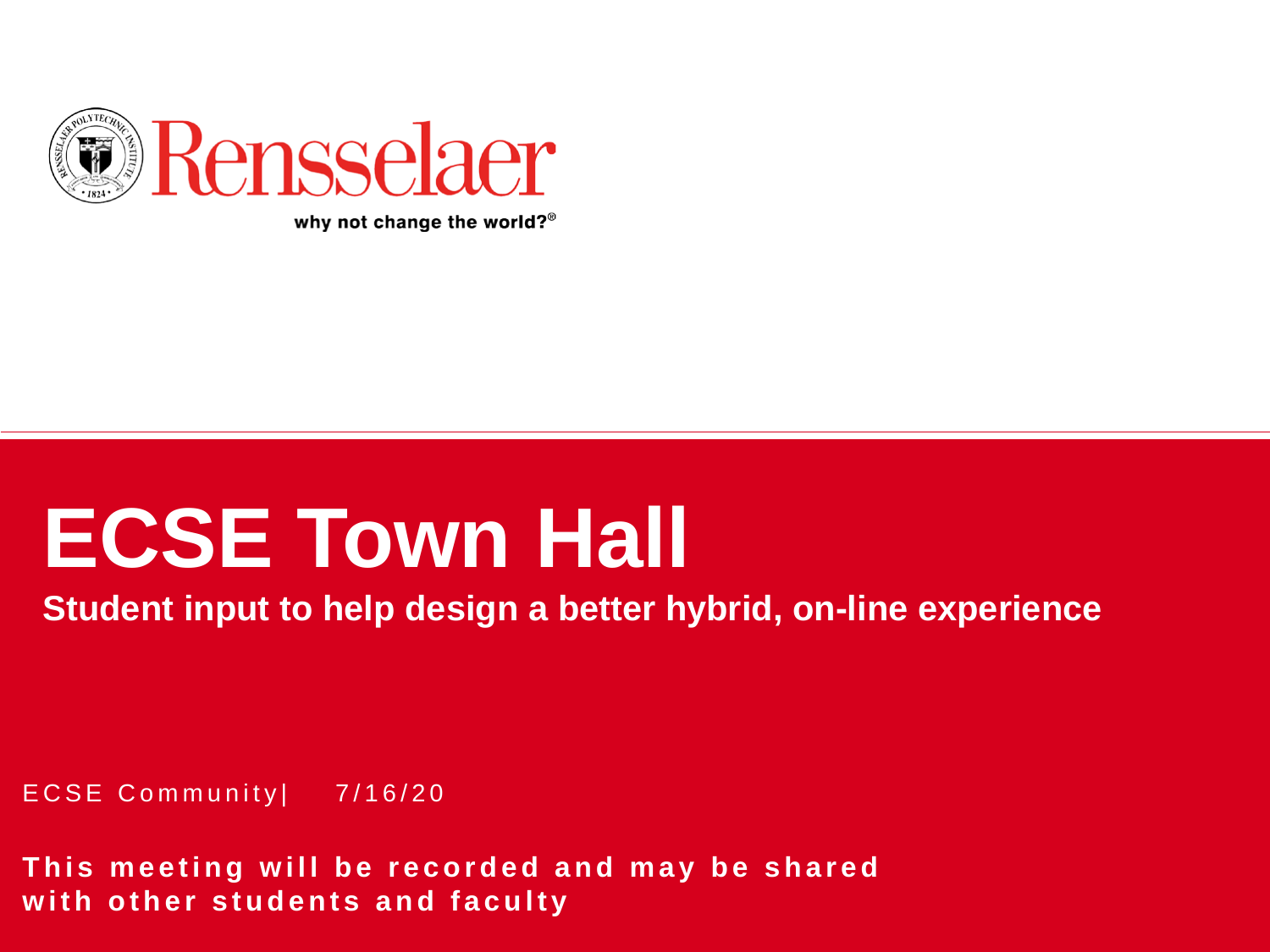

Rensselaer

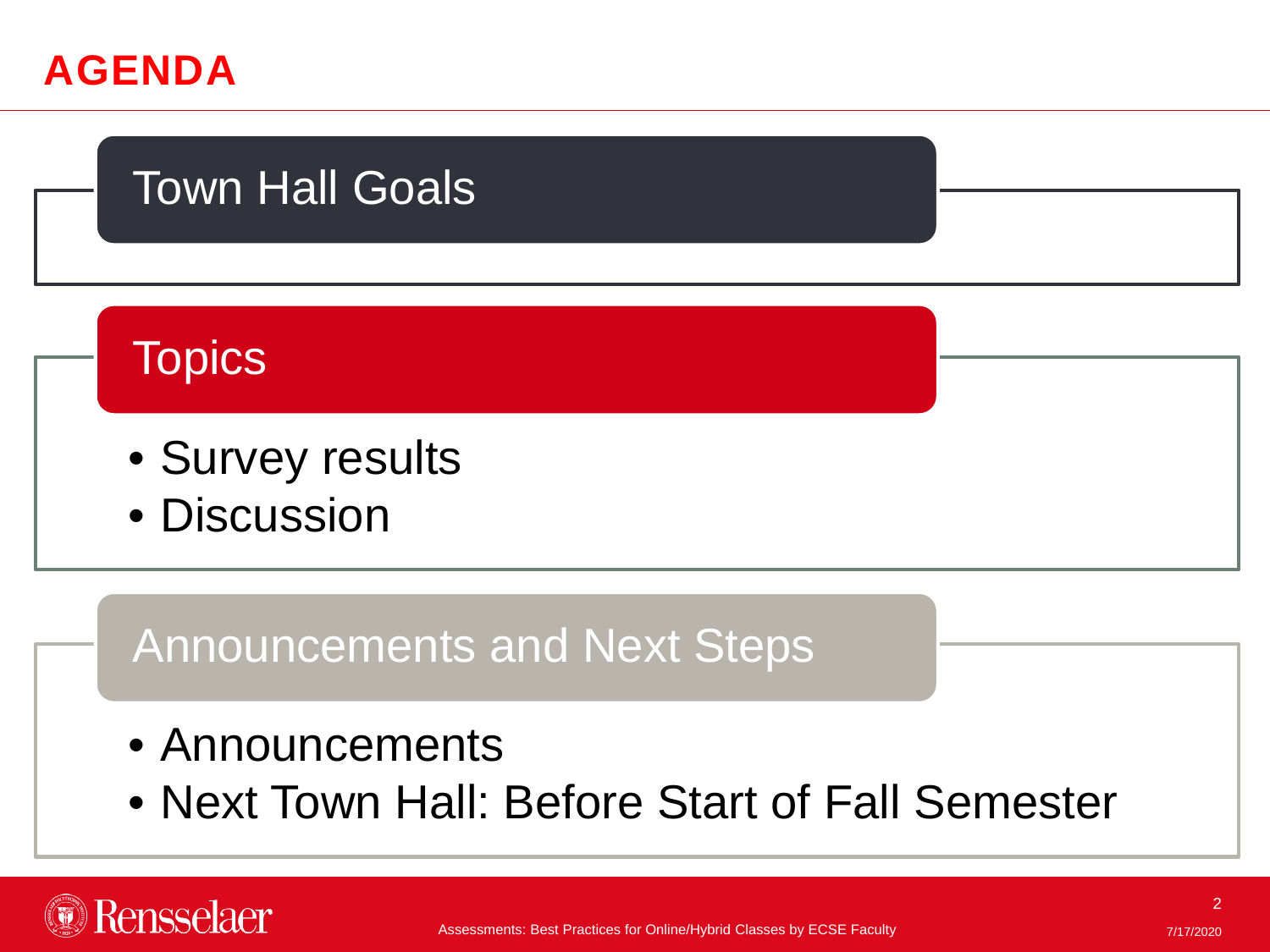# **ECSE Town Hall Goals: Student Input**

- Collect your thoughts on experience with online instruction thus far
- Collect and share student concerns to improve future online instruction
- Collect and share student ideas to improve future online instruction

This Town Hall is primarily to collect your ideas and concerns.

### **Overarching Goals: Build Community, Share Ideas and Concerns, Achieve Education Objectives within Constraints**

To follow up, we will provide more information in subsequent Town Hall meetings.

Professors will focus on listening rather than answering.

# **This is your time to contribute!**

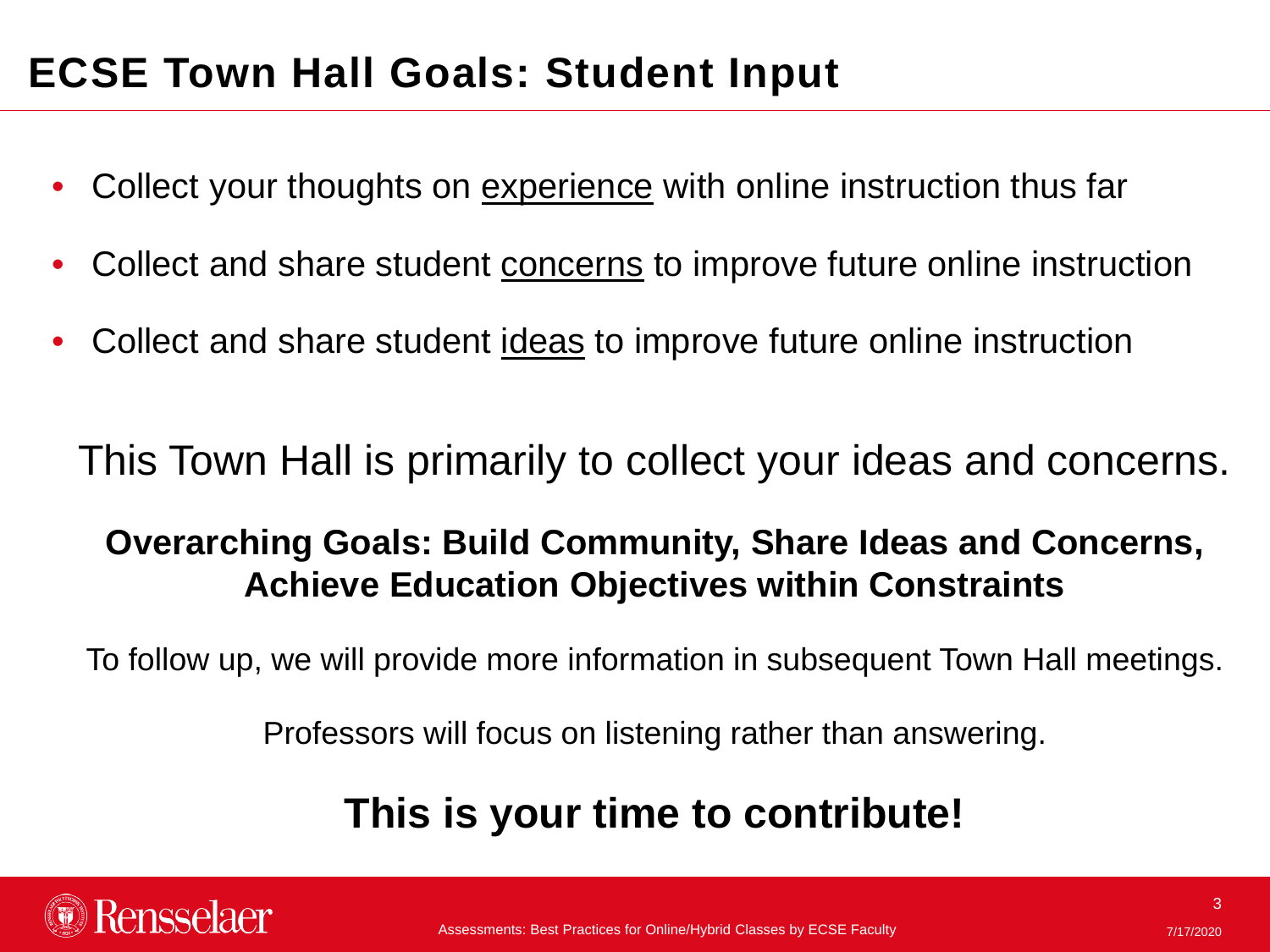# **Town Hall Structure**

- Mute microphones until you have a comment or question
- We'll start with most prevalent topics in survey
- The questions on the screen are only to prompt ideas and conversation. You may add to these questions and comments.
- Please comment in the chat and ask questions there, we will read your question or comment in the flow of conversation
- Raise your hand by typing in the chat "I have a comment/question" if you'd prefer to speak to the group

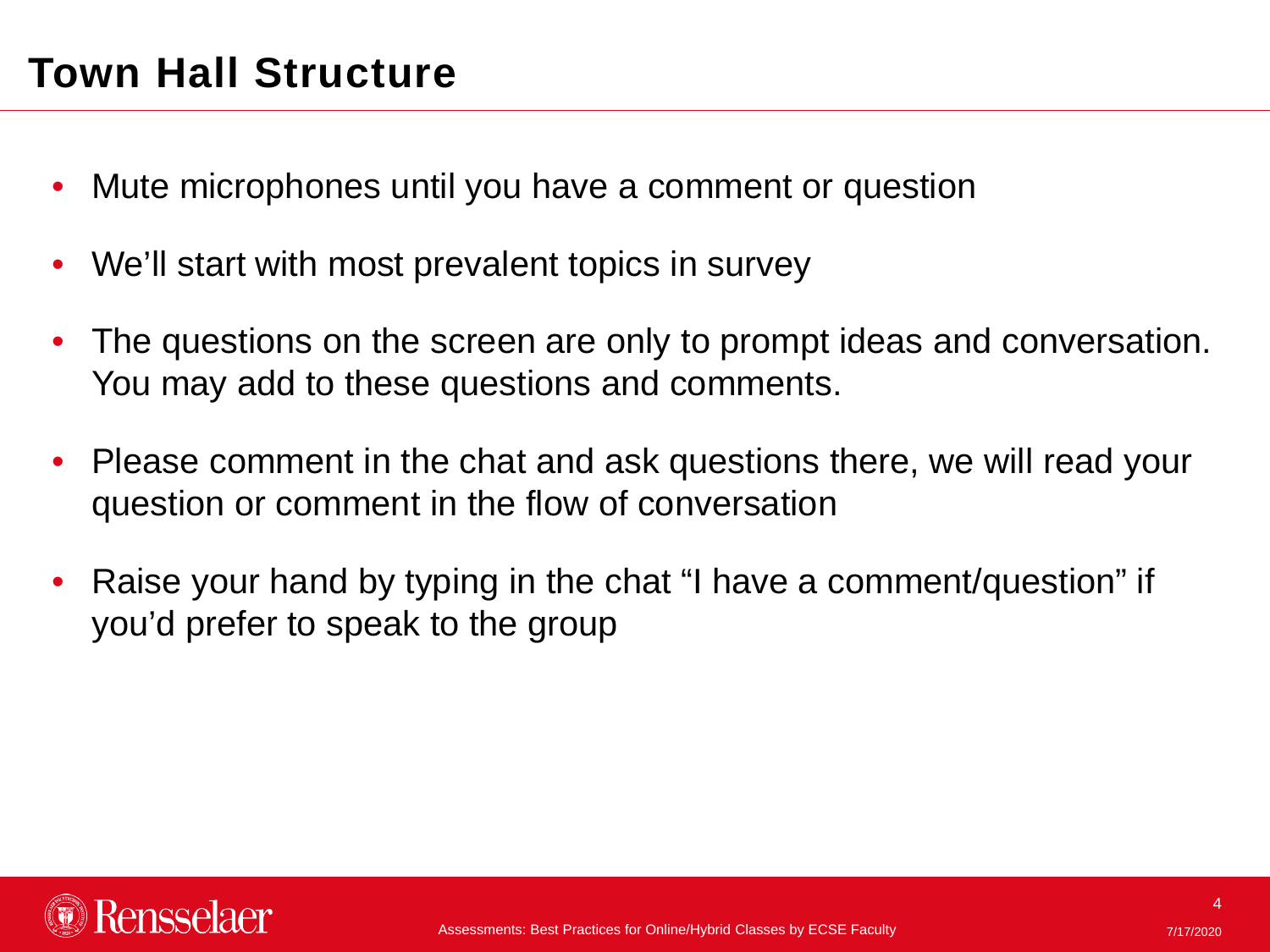

#### **ECSE Town Hall: Topics Survey (91 Total Responses)**

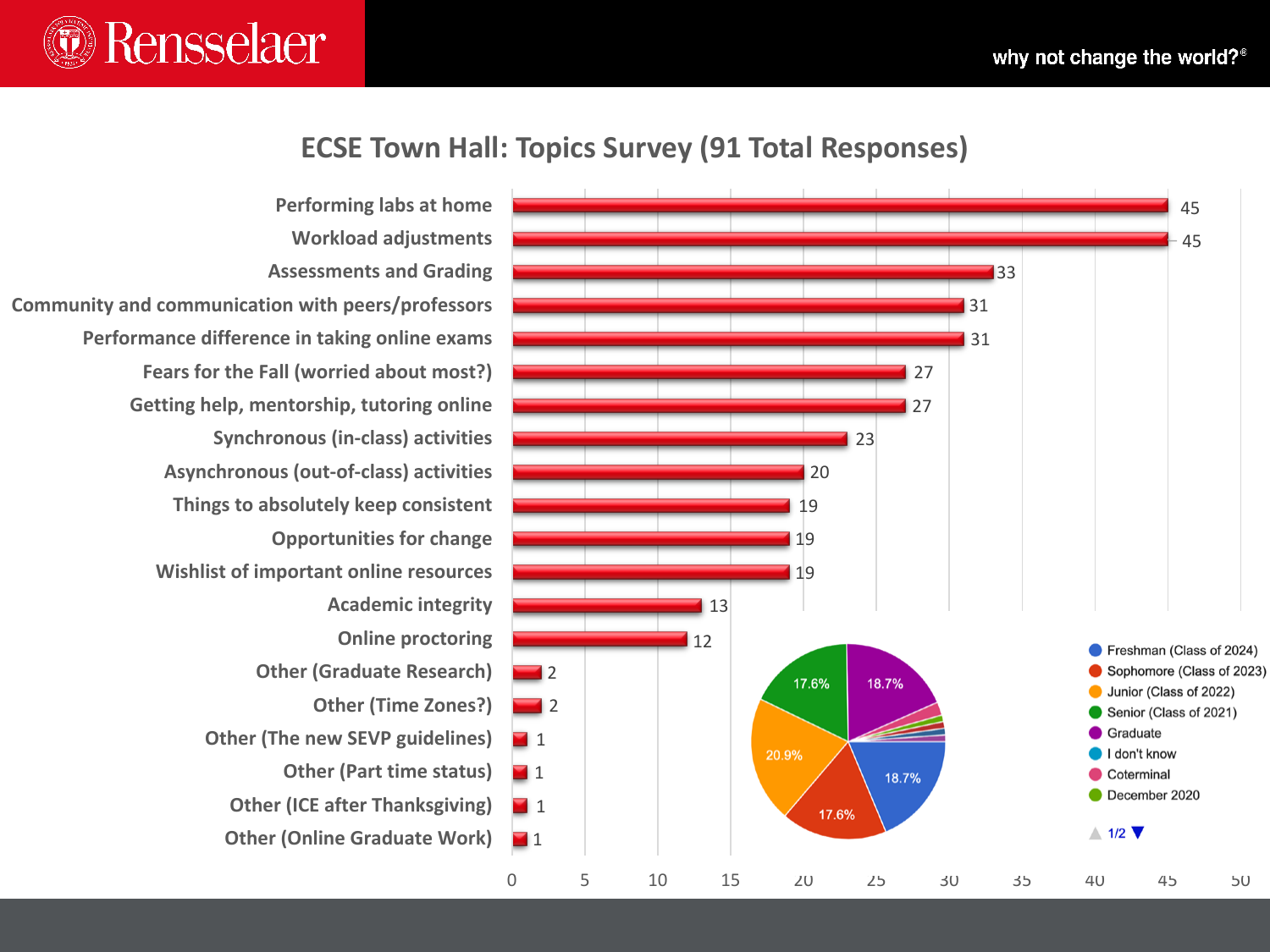# **Workload Adjustments**

- Please comment on your workload difference between on-campus and online courses.
- What activities helped you learn the material best in your online experience?
- What activities helped you learn the material best in your on-campus experience?
- Please comment on homework, it's worth to you, it's contribution to your learning, it's contribution to your stress.
- Please comment on your hand-on lab experiences, it's worth to you , it's contribution to your learning, it's contribution to your stress.

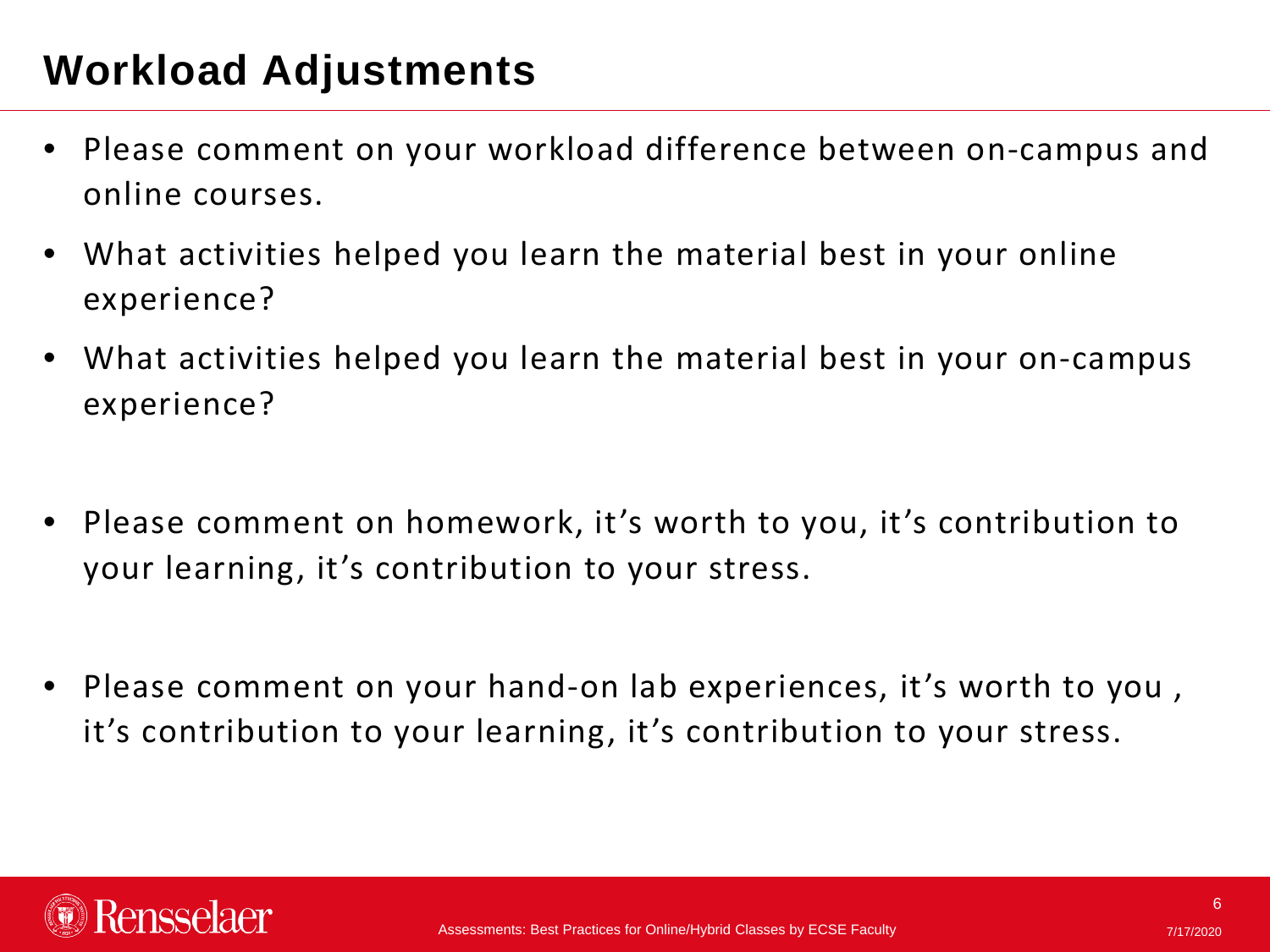# **Performing Labs at Home**

- For those who had the experience of doing remote labs at home:
	- What worked well in your online courses with remote labs?
	- What were your challenges?
	- What advice could you give to students taking a course with a remote lab?
- If you are interested in coming to campus, what are the most important activities (regarding labs) that would make coming to campus worth the risk?
- If there was one characteristic to carry over from a typical oncampus lab experience to an online lab experience, what is that characteristic?

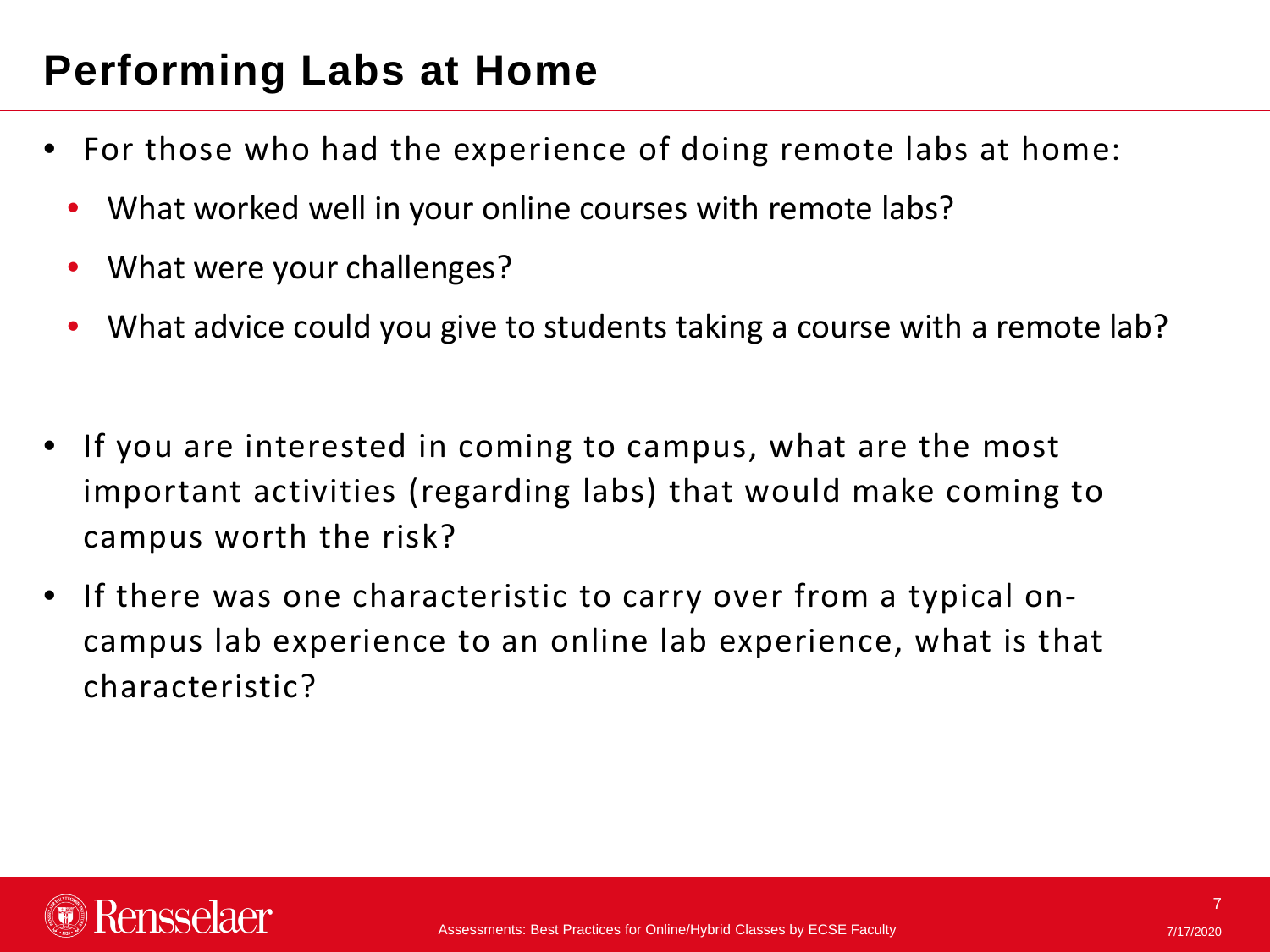# **Assessments and Grading**

- Please comment on your experience in how the faculty assess your learning in an online environment.
- What are things that you'd like your instructors to consider that we haven't considered before in our grading in an online/hybrid experience?

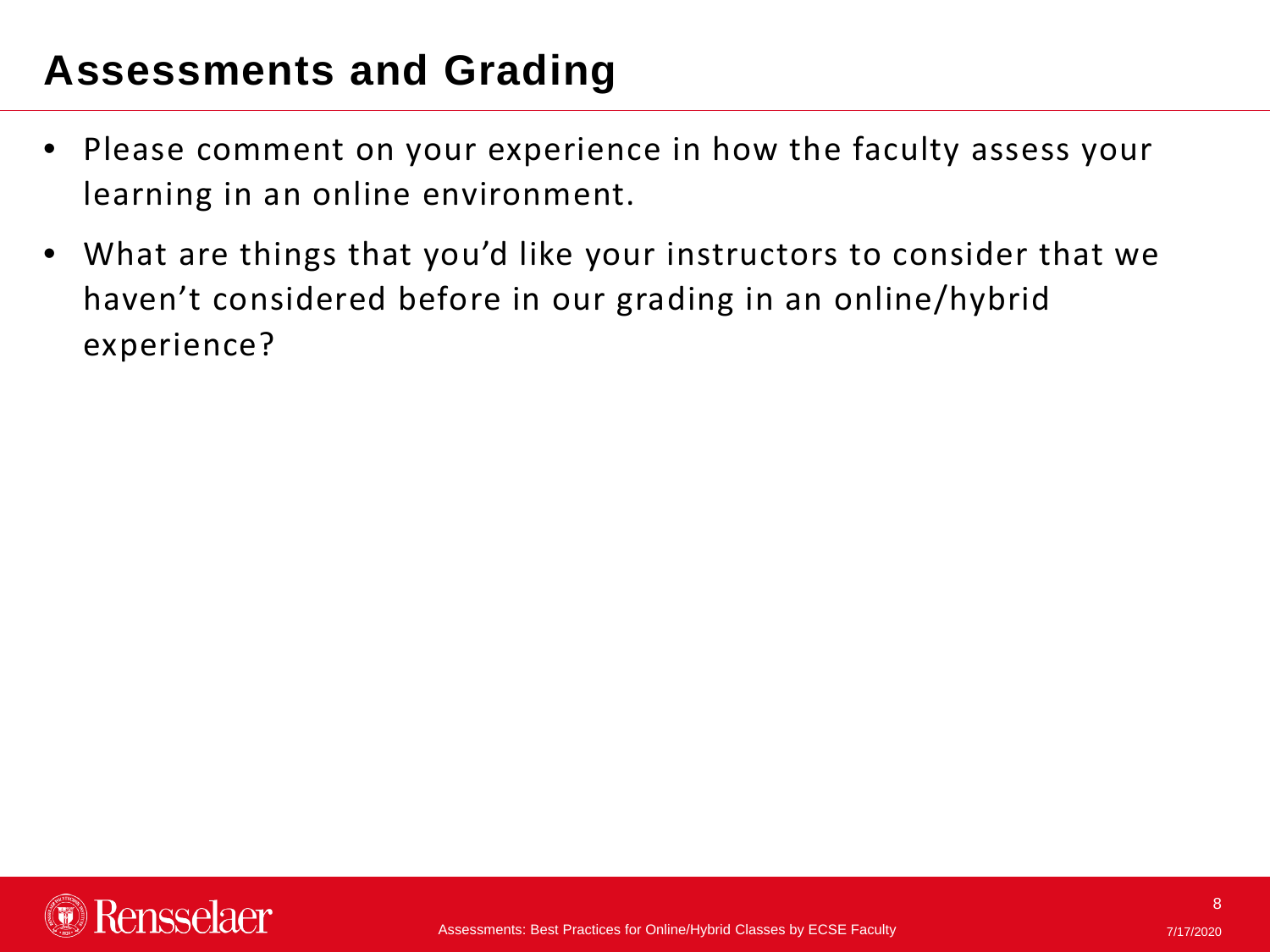## **Community and Communication with Peers and Professors**

- What are your experiences with communication within your classes between peers and professors?
- What worked well for you?
- What didn't work well for you?
- What suggestions do you have to keep the ECSE community strong during an online-hybrid experience?
- What resources would be helpful to you regarding mentorship, tutoring, etc. in an online setting?
- ECSE Discord (without anonymity) or Slack Server or Webex Team?
- What would you like every ECSE professor to know about how we communicate (or how you'd prefer us to communicate with you)?

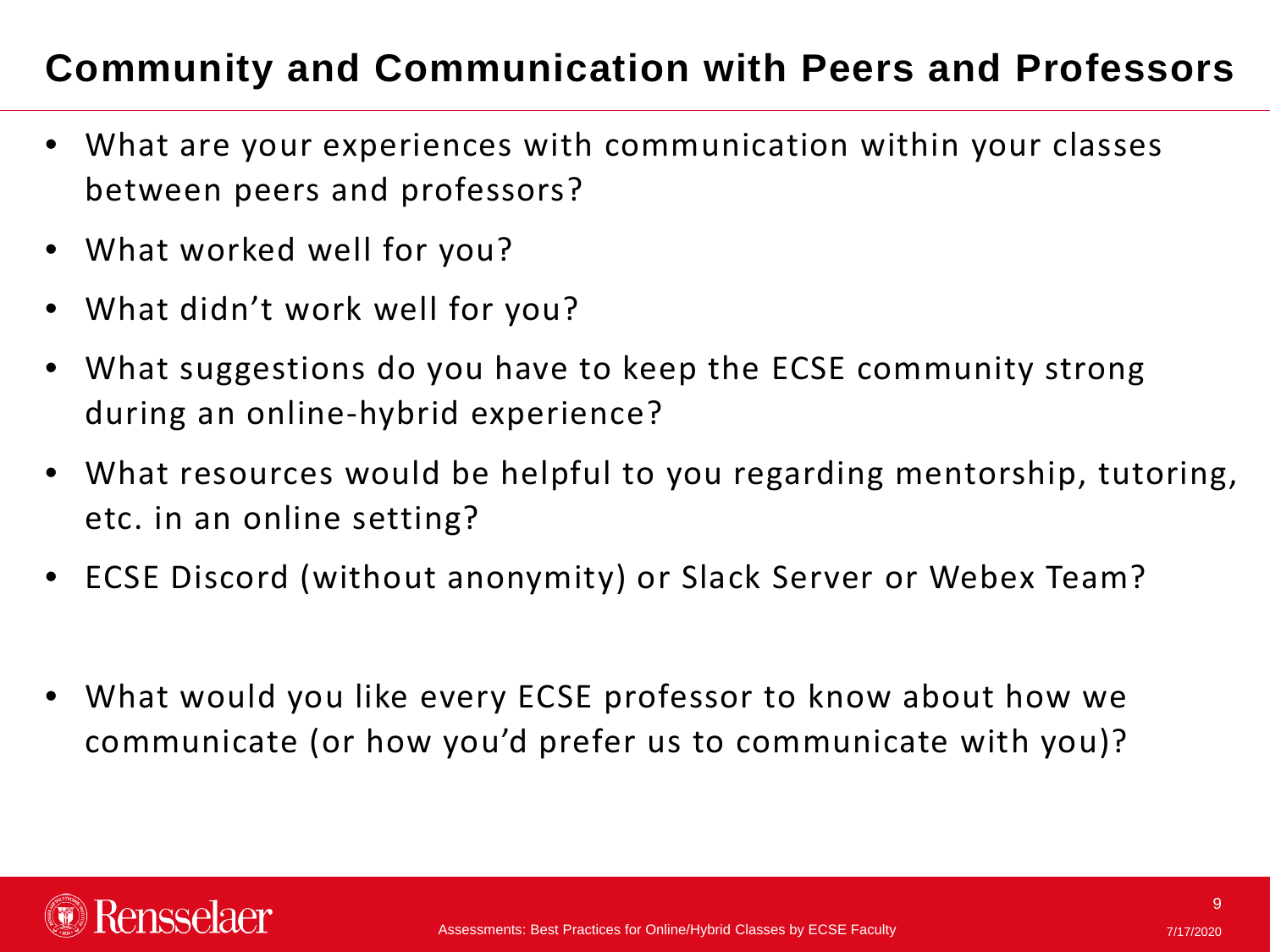# **Performance difference in taking online exams**

- Is your performance affected by taking exams online?
- Please comment on the proctoring methods used for online exams
- Please comment on take-home vs. timed exams
- **Academic Integrity** is the cornerstone of academic learning and scholarly work.
	- Is it clear to you what it means in a course?
	- How do you think it should be monitored and addressed in classes?
	- What actions would you suggest to enhance and foster academic integrity? E.g., Honor Pledge: "*On my honor, I have neither given nor received any unauthorized aid on this (exam, quiz, paper).*"
	- How important an issue do you feel it is?

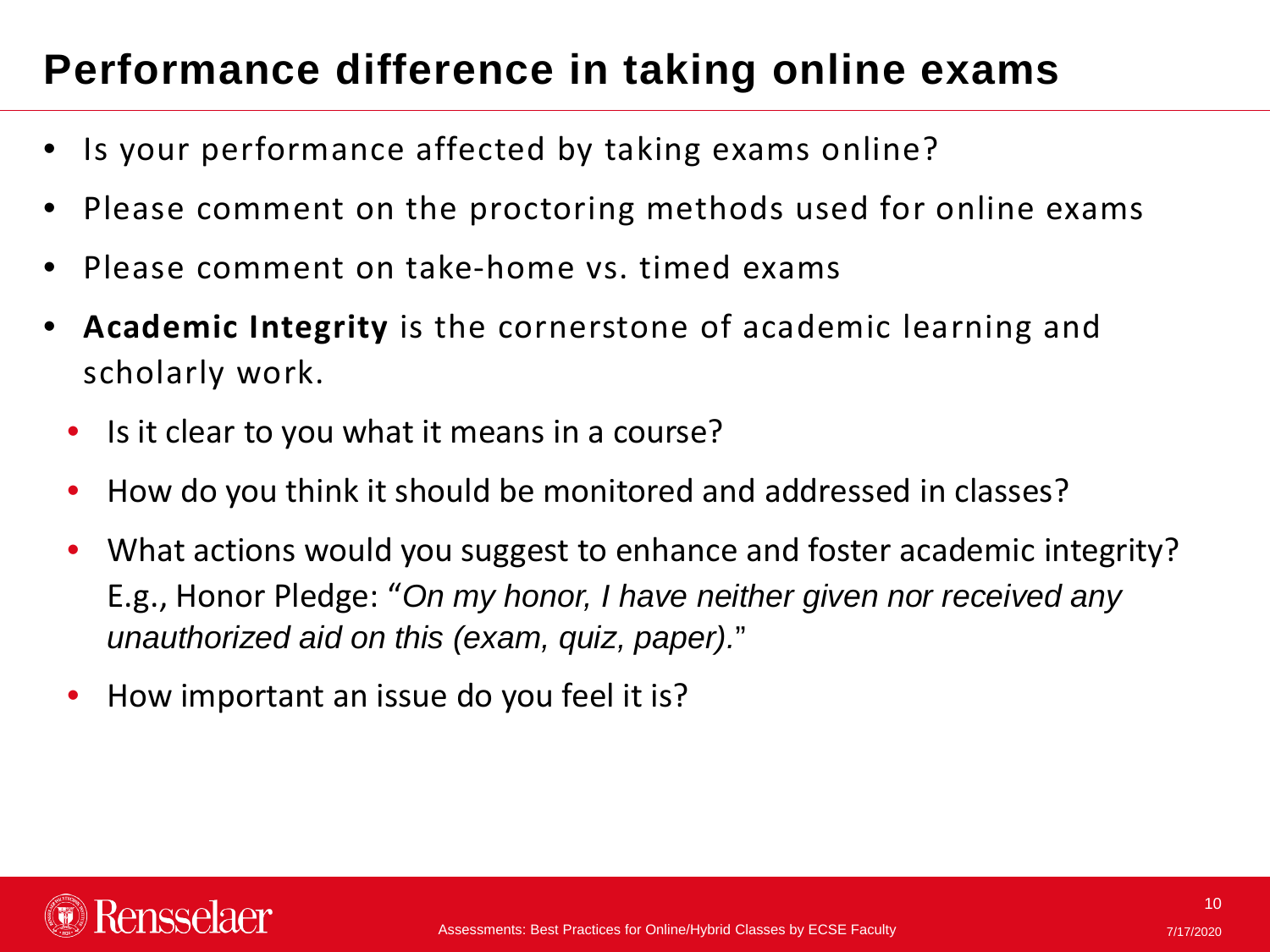# **Fears for the Fall**

- Does the Rensselaer Return-to-Campus plan address your concerns about classes and course delivery?
- Do you have any concern about in-person or hybrid course delivery?

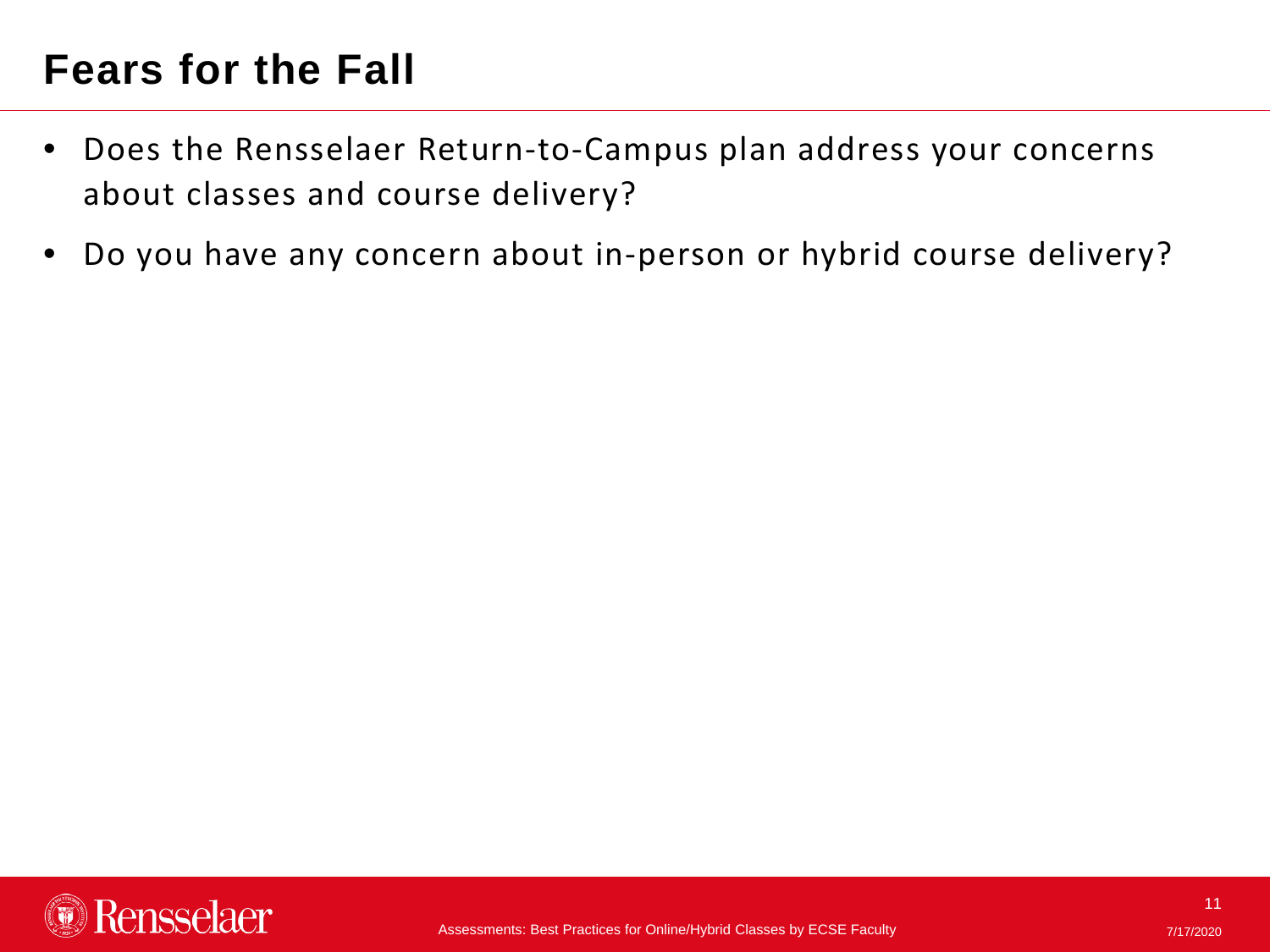# **Synchronous and Asynchronous Activities**

- What synchronous activities work well?
- What synchronous activities do not work well?
- What asynchronous activities work well?
- What asynchronous activities do not work well?

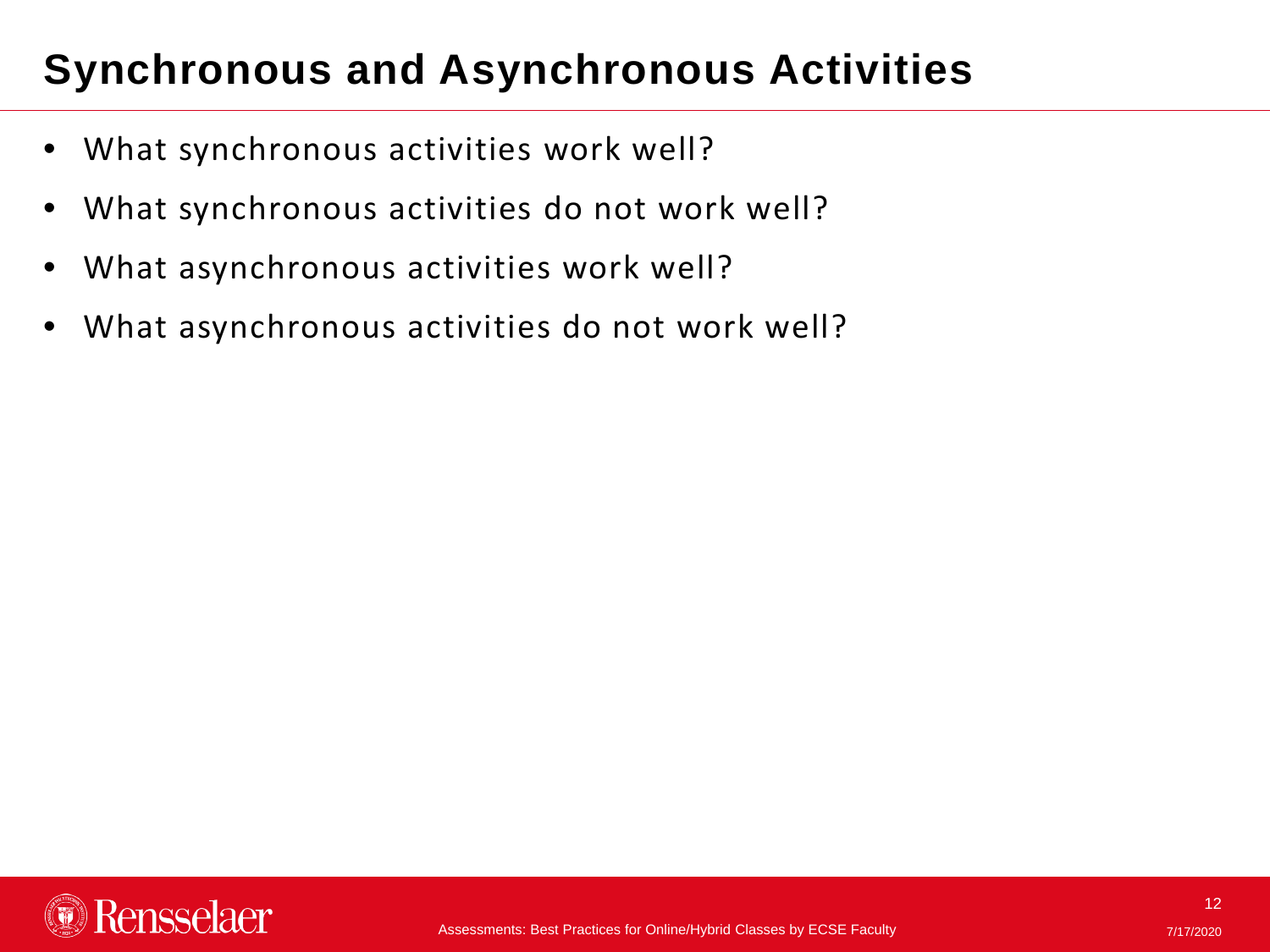# **Q1: Sharing Your Experience about Online Learning**

- Motivation, focus, stress
- Time management working at home
- Technical issues: delivery and Internet access
- Going too fast

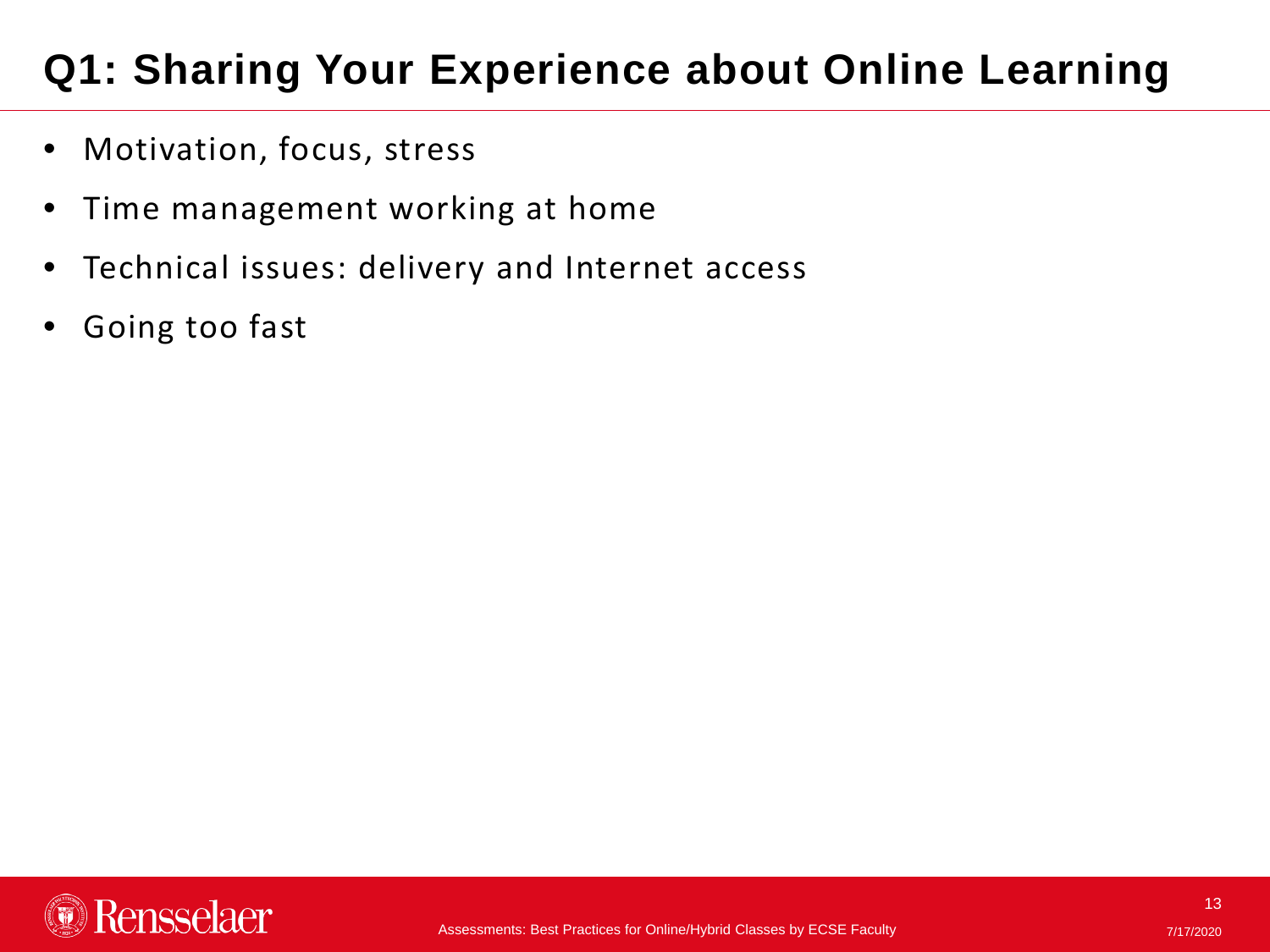# **Q2: ECSE Related Questions for Fall 2020**

- What will lab courses be like?
- What will design courses be like?
- Option for online learning instead of being on campus?
- Which classes will be online? (All ECSE classes will include online delivery.)
- Slow down the pace, reduce coverage, easier exams, less homework, etc.?
- URP opportunities
- Format for Office Hours and TA Hours?

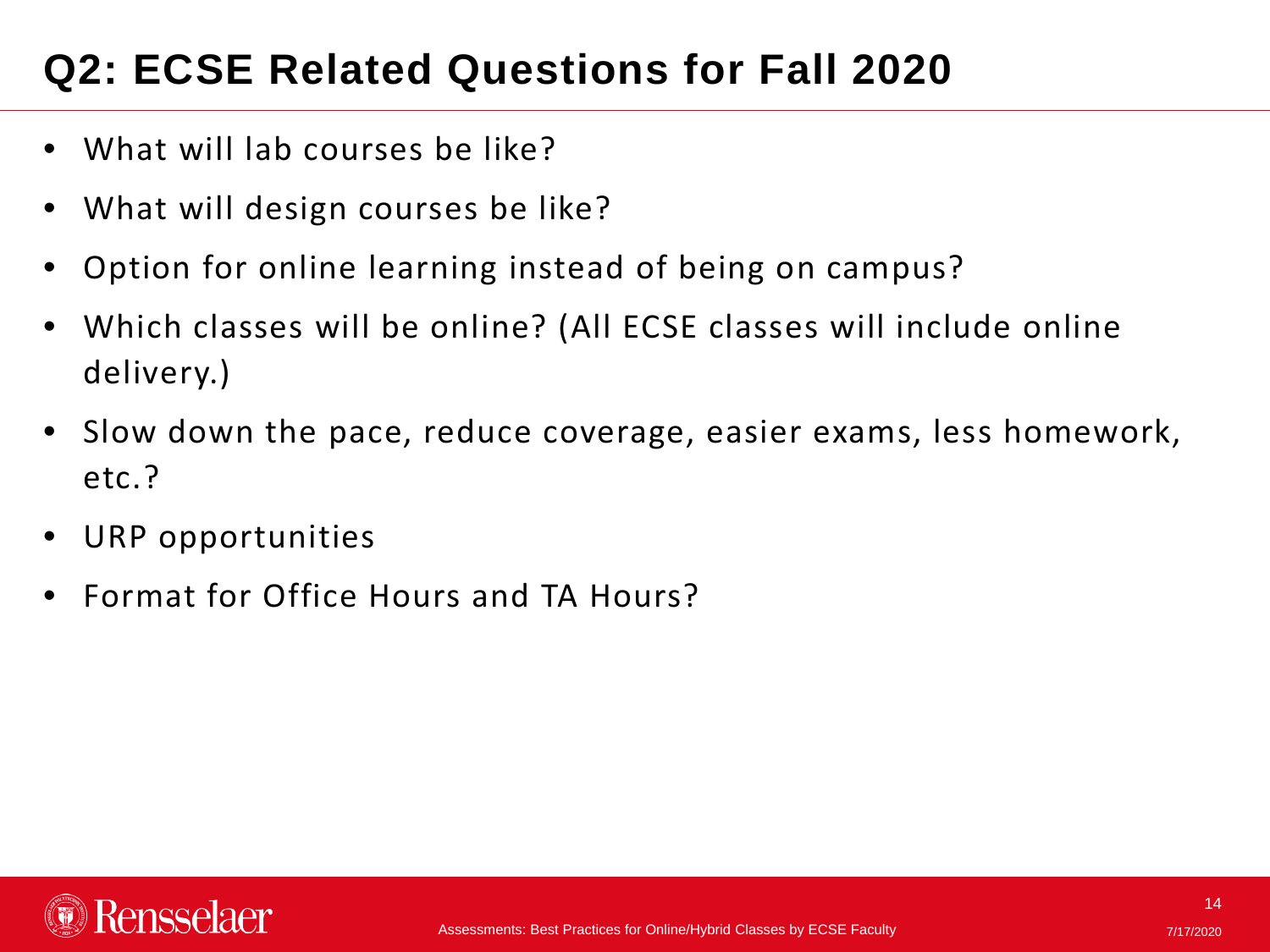# **Q3: ECSE Related Suggestions for Fall 2020**

- Outdoor interaction
- Bug test software!
- Faculty talks
- Use Piazza (for students to ask questions)

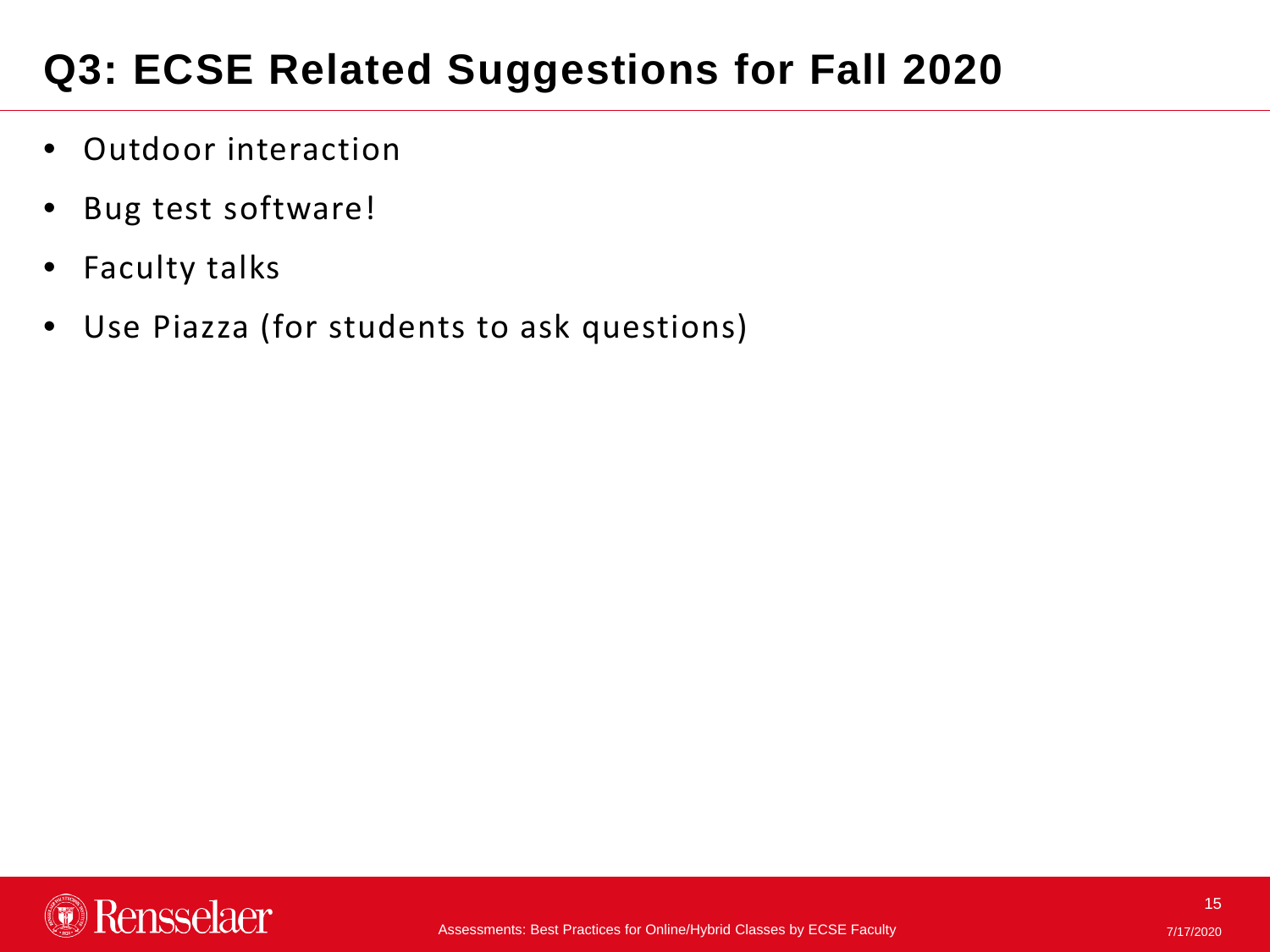# **Next Step**

- Lab information session
- Incoming ECSE student session
- Follow-up Town Hall